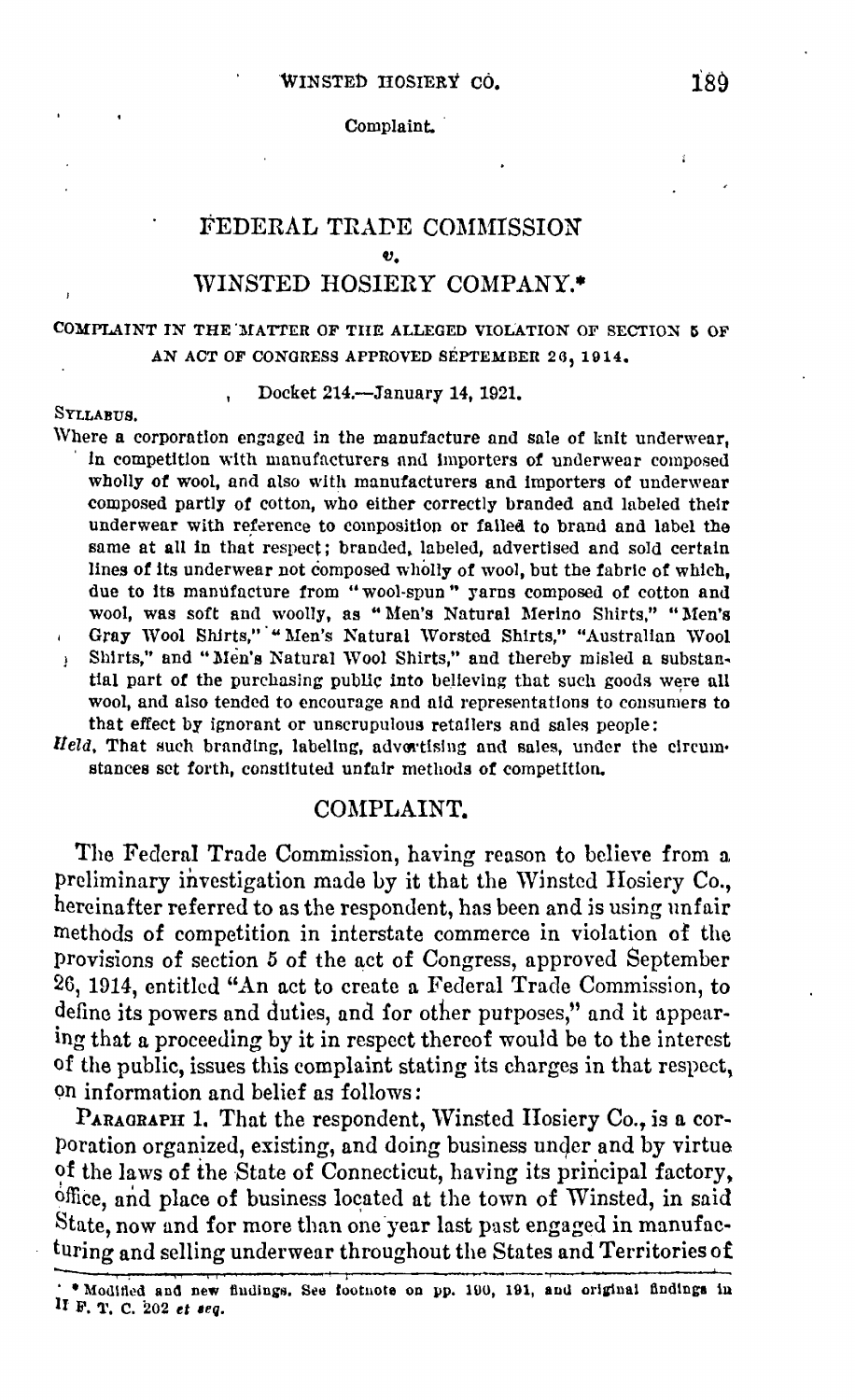Findings. 8 F.T.C.

the United States, nnd that at all times hereinafter mentioned respondent has carried on and conducted such business in competition with other persons, firms, copartnerships, and corporations similarly engaged.

PAR. 2. That the respondent, Winsted Hosiery Co., in the conduct of its business, manufactures such underwear so sold by it in its fuctory located at the town of Winsted, State of Connecticut, and purchases and enters into contracts of purchase for the necessary component materials needed therefor, in different States and Territories of the United States, transporting the same through other States of the United States in and to said town of Winsted, where they are made and manufactured into the finished product and sold and shipped to purchasers thereof; that after such products are so manufactured, they are continuously moved to, from, and among other States and Territories of the United States and the District of Columbia, and there is continuously and has been at all times hereinafter mentioned, a constant current of trade in commerce in said underwear between and among the various States of the United States, the Territories thereof, and the District of Columbia, and especially to and through the town of Winsted, State of Connecticut, and therefrom to and through other States of the United States, the Territories thereof and the District of Columbia.

PAR. 3. That for more than one year last past the respondent, Winsted Hosiery Co., with the purpose, intent, and effect of stifling and suppressing competition in the manufacture and sale of underwear in interstate commerce, has in the conduct of its business manufactured and sold in commerce aforesaid, and labeled, advertised, and branded certain lines of underwear composed of but a small amount of wool as "Men's Natural Merino Shirts," "Men's Gray Wool Shirts," Men's Natural Wool Shirts," "Men's Natural Worsted Shirts," "Australian Wool Shirts." That such advertisements, brands, and labels are false and misleading and calculated and designed to and do deceive the trade and general public into the belief that such underwear is manufactured and made and composed wholly of wool.

# llEPORT, MODIFIED AND NEW FINDINGS AS TO THE FACTS, AND RECOMMENDED MODIFIED ORDER.\*

Pursuant to the provisions of an act of Congress approved September 26, 1914, the Federal Trade Commission issued and served a complaint upon the respondent charging it with the use of unfair

<sup>•</sup> United States Circuit Court of Appeals for the second circuit.

Winsted Hoslery Company, petitioner, v. Federal Trade Commission, respondent.<br>The petitioner, Winsted Hoslery Co., having filed in this court, under the provisions<br>of section 5 of an act of Congress approved September 26,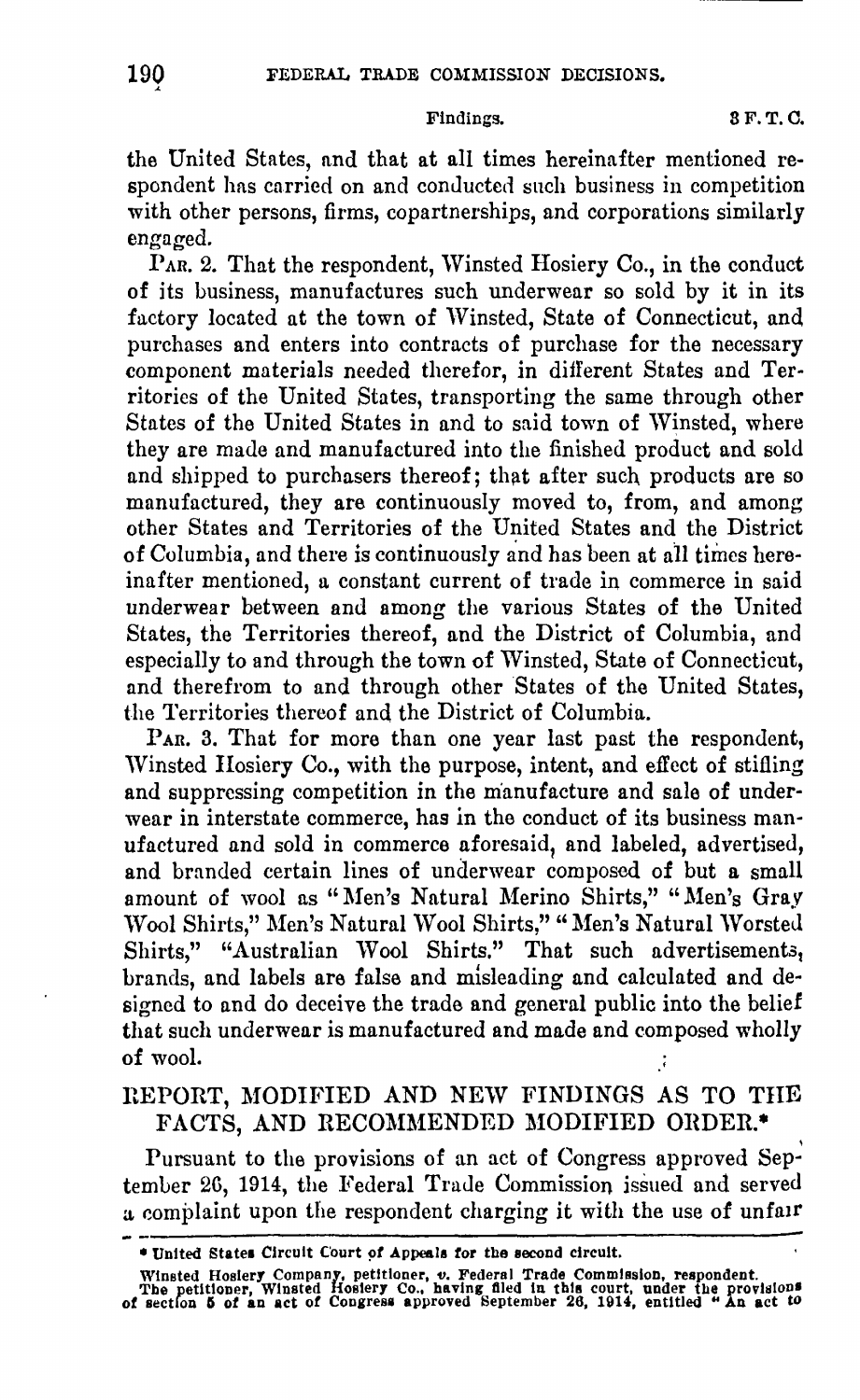# 189 Findings.

methods of competition in commerce in violation of the provisions of said act.

The respondent having entered its appearance by its attorney, and filed its answer herein, a statement of facts was agreed upon by counsel for the Commission and for the respondent, to be taken in lieu of evidence, and findings of fact and conclusion were thereupon adopted by the Commission and an order made thereon, dated Jannary 29, 1920, that the respondent cease and desist from using certain labels alleged in the complaint herein, except as provided in said order; thereafter the respondent, by its attorneys, filed with the United States Circuit Court of Appeals, Second Circuit, a petition to review said order as provided by law, and notice of the same was duly served upon the Commission; thereafter application was made on behalf of the Commission to the said court for permission to take additional evidence, under the provisions of section 5 of the act of Congress approved September 26, 1914, and by an order dated October 18, 1920, the motion was granted and ninety days was allowed within which to take such evidence; such additional evidence thereafter having been introduced in support of the allegations of said complaint before Mr. James McKeag, an examiner of the Federal Trade Commission, theretofore duly appointed, and an opportunity having been given to the respondent to introduce evidence on its behalf, and respondent, by its attorneys, having rested without the taking of evidence.

Now, in accordance with the provisions of section 5 of the act of Congress approved September 26, 1914, the Commission having duly considered the record, and being now fully advised in the premises, modifies its findings as to the facts, as previously adopted, and makes new findings by reason of the additional evidence, constituting all its findings of facts herein, as follows :

### FINDINGS AS TO THE FACTS,

PARAGRAPH 1. The respondent, Winsted Hosiery Co., is and has been for the last 20 years a corporation duly incorporated under the

(Signed) HUSTON THOMPSON, *Chairman*. (Signed) HUSTON THOMPSON, *Chairman.* Dated this 14th day of January, A, D. 1921. Attest:

(Signed)

J. P. YODER, Secretary.

create a Federal Trade Commission, to define its powers and duties, and for other purposes," a written petition for review of an order issued by the Federal Trade Commission, the respondent herein, directing the petitioner sion, under another provision of said act, having applied to this court for leave to additional evidence and such leave having been granted by an order dated October 18, 1920, as follows: "A motion having been made herein by counsel for the respondent<br>to remand this proceeding for the purpose of taking further testimony: Upon consideration<br>tion thereof it is ordered that said motion be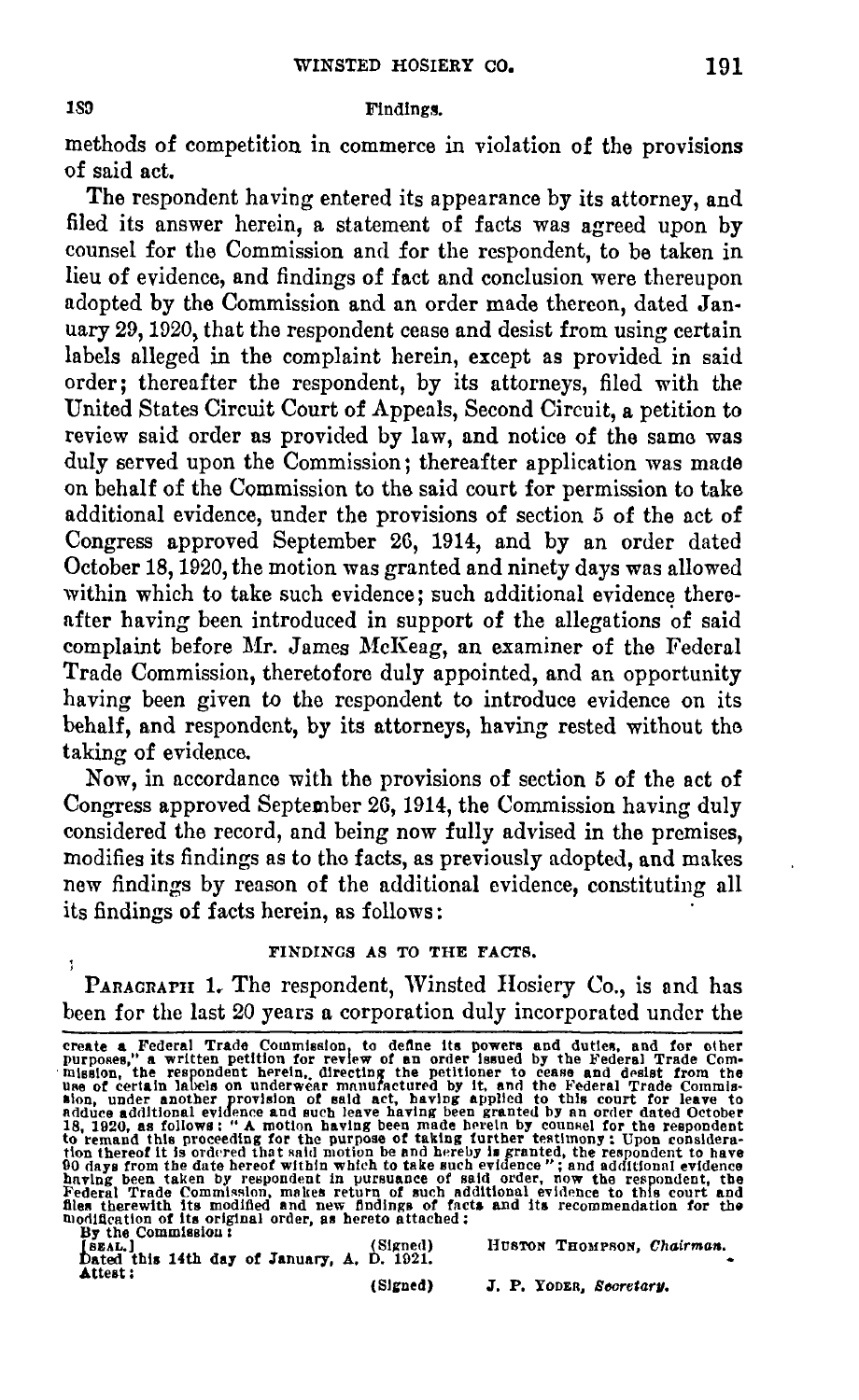### Findings. 3 F.T.C.

laws of the State of Connecticut, and is and has been during that time engaged in the manufacture of knit underwear, shirts and drawers, and hosiery, having its principal place of business and factory at Winstead, Conn., and a branch factory at Norfolk, Conn., and one at Unionville, Conn.; the respondent for more than 10 years has sold, and now sells, its products of knit underwear, including men's shirts and drawers, throughout various States of the United States, and has conducted its business of manufacture and sale, as above described, in competition with other persons, firms, and corporations similarly engaged.

 $P_{AR}$ , 2. The respondent in the conduct of its business, as stated in paragraph 1, has for more than 10 years prior to October 30, 1918, the date of the issuance of the complaint herein, sold and shipped its products, namely, knit underwear, to purchasers thereof located in different States of. the United States; and during the time named there has been a constant trade and commerce in such products between and among various States of the United States. For the three years prior to October 31, 1918, the respondent's 'sales of its products of knit underwear aggregated \$2,500,000.

PAR. 3. Respondent admits by its answer that for more than one year prior to January, 1919, it has in the conduct of its business manufactured and sold in commerce (as set forth in the complaint herein) and labeled, advertised, and branded certain lines of underwear as "Men's Natural Merino Shirts," "Men's Gray Wool Shirts," "Men's Natural Worsted Shirts," "Australian Wool Shirts," and "Men's Natural Wool Shirts," and that such underwear is not composed wholly of wool.

PAR. 4. The methods employed by the respondent in labeling, advertising, nnd branding its product are effective to carry both to the retailer and the ultimate consumer thereof, the representation that such garments were composed wholly of wool, and in the absence of technical knowledge in either the retailer or the consumer tended to crcato the belief that such garments were, in fact, whol1y composed of wool.

PAR. 5. During the period of more than five years prior to October 30, 1918, labels bearing the various legends set out in paragraph 3 have been pasted on or attached by respondent to the boxes in which it sold and delivered to its customers underwear manufactured by it; said labels also bore respondent's trade-mark, consisting of the words " Winsted Hosiery Company" in a circle.

PAR. 6. The underwear so labeled, advertised, and sold, as set forth in paragraphs 3 and 5, was not composed wholly of wool, being part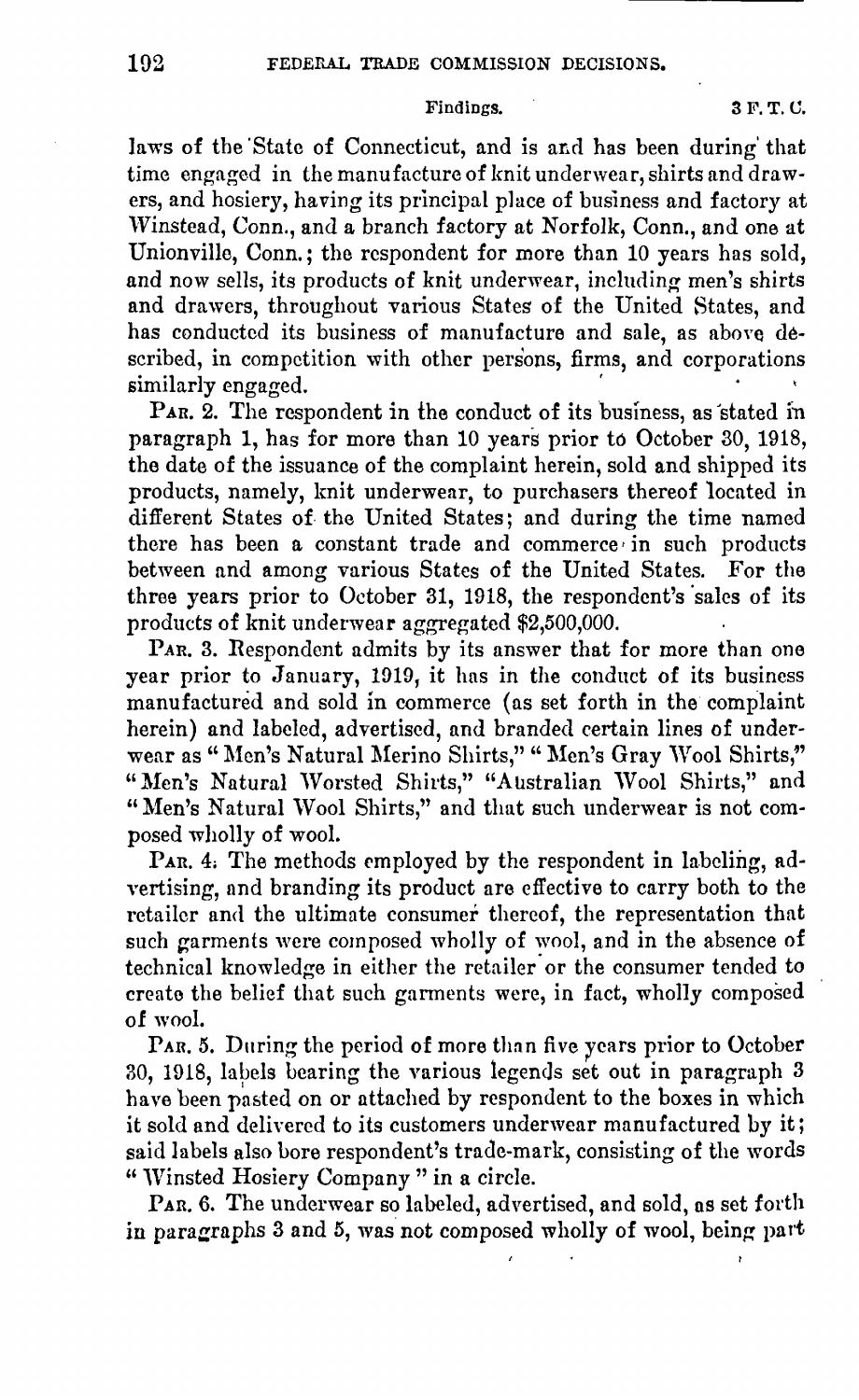### 189 Findings.

wool and part cotton, the percentage of wool therein varying generally from 25 per cent to 80 per cent, and in some cases being as low as 10 per cent; as a rule, for the underwear containing 50 per cent or *less*  of wool respondent has used labels containing the word "Merino," and on those containing more than 50 per cent of wool labels containing the word " Wool."

PAR. 7. The percentage of wool in the underwear manufactured by respondent and sold under the labels stated above, varied from time to time according *to* the relative cost of wool and cotton and accord-1ng to the loss in the process of fulling, the latter extending to 5 per cent. Respondent has not put any all-wool underwear on the market for a good many years.

P<sub>AR</sub>. 8. Respondent sells its product of underwear to retailers.

PAR. 9. Respondent's boxes containing its underwear, labeled as set forth in paragraph 3, have been customarily placed by purchasers, namely, retailers, on their shelves, exposing said labels to the view of their customers, and retailers and their salesmen have sold the contents from the boxes so labeled to the public.

PAR. 10. The word "merino" means primarily and popularly a breed of sheep whose fleece is a fine long-staple wool, and as applied to wool it signifies the fleece of that sheep or a grade corresponding to it in quality. It is so used commercially in the wool trade and commands the highest price.

The noun " wool" means the fleece or coat of the domesticated sheep, and as an adjective the word means "made of wool."

" Worsted" means primarily and popularly a yarn or fabric made wholly of wool.

" Australian Wool" means primarily and popularly wool grown in Australia and is a distinct commodity in the wool and yarn markets, and is known generally as a fine grade of wool.

PAR. 11. The merino sheep, meaning a sheep of the merino blood, has been celebrated for centuries in Europe for its fine wool, and was imported into this country early in the nineteenth century, and has been conserved and bred here ever since and recognized as the sheep producing the highest grade of fine wool. It has existed and now exists in large numbers in various parts of this country.

The classification or grading of wool in the wool market is based on the standard of the wool of the merino sheep, the terms "fine," "three-fourths blood," "half-blood," etc., as grades of wool, referring primarily to full-blood, three-fourths and one-half blood, respectively, of the merino breed.

**74636°-22-13**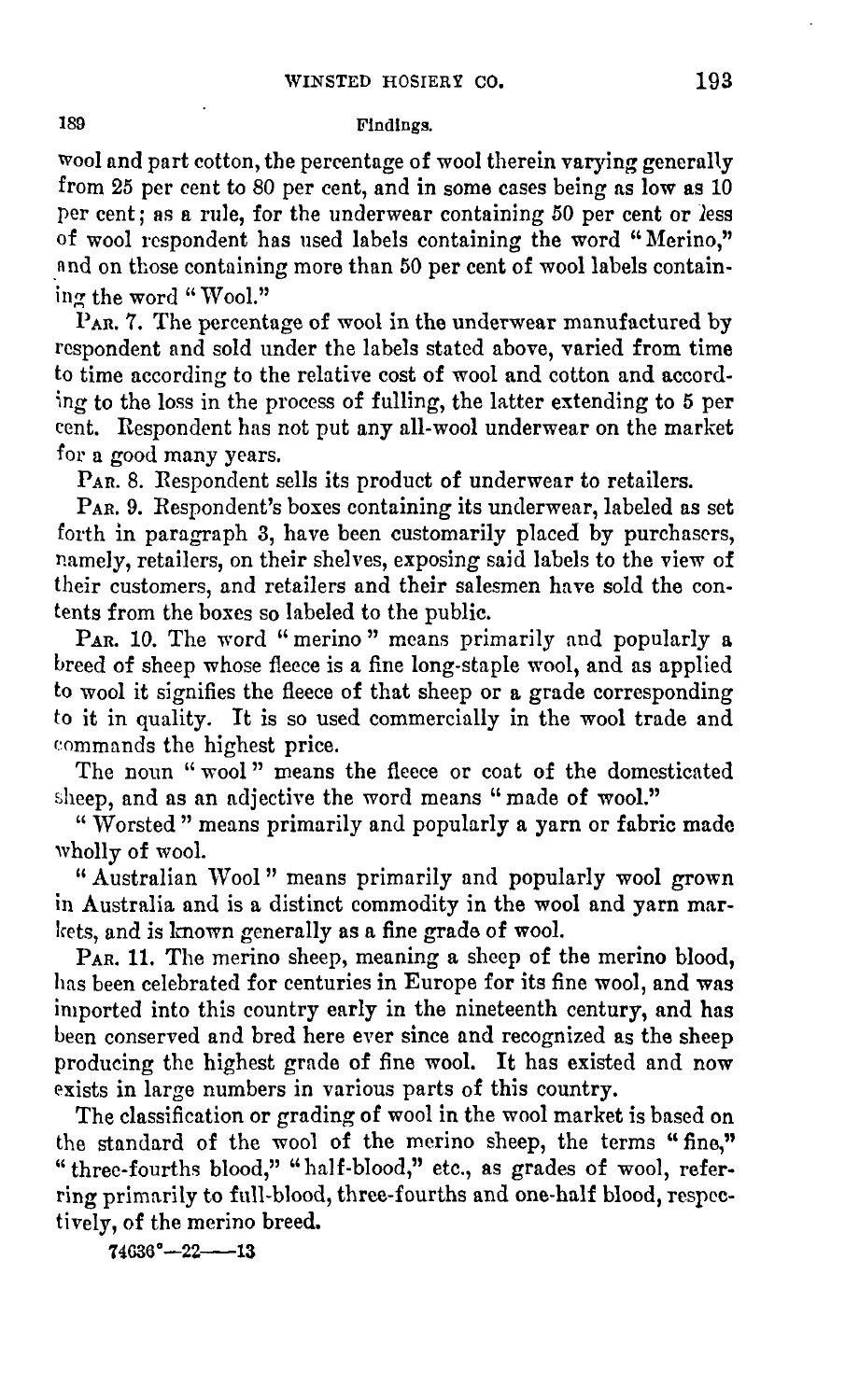### Findings. **3 F.T.C.**

PAR, 12. A substantial part of the consuming public understand tho words " merino," " natural merino," " natural wool," " gray wool," " natural worsted," "Australian wool," and gray merino" as applied to underwear to indicate all-wool underwear.

PAR. 13. Some buyers for retailers and salespeople understand the words " merino," " natural merino," natural wool," " gray wool," " natural worsted," "Australian wool," and "gray merino," as applied to underwear to indicate all-wool underwear.

PAR. 14. Some retailers and their salesmen rely on the labels on the boxes in which they sell their underwear, including respondent's, such as "Merino," "Natural Wool," "Australian Wool," and " Gray Merino," and use them to sell underwear under such labels as all wool.

PAR. 15. The labels "Merino," "Natural Merino," "Natural Wool," "Gray Wool," "Natural Worsted," "Australian Wool," and "Gray Merino," used on garments composed partly of wool and partly of cotton, or their containers, tend to encourage and aid representations to consumers by ignorant or unscrupulous retailers and salesmen that the underwear so labeled is all wool. The pay of retail salesmen of underwear often depends in part on the amount of their sales.

PAR. 16. The labels " Natural Merino," " Natural Wool," " Gray Wool," "Natural Worsted," "Australian Wool," and "Gray Merino," as used by respondent for its underwear composed partly of wool and partly of cotton, or on the containers, are calculated to and do mislead **a** substantial part of the purchasing public to believe that the garments sold under such labels are all wool.

PAR. 17. The words "merino," "wool," and "worsted" as used by respondent in labels applied to their product of knit underwear severally tend to and do mislead a substantial part of the consuming public to believe that they indicate all-wool garments and into purchasing in that belief.

PAR. 18. The respondent makes and uses "wool-spun" yarns, composed of cotton and wool, in the underwear manufactured and sold by it under the labels as stated in paragraph 16, which make a soft, woolly fabric and tend to cause the purchasing public to believe that it is all wool.

PAR. 19. The terms "merino," "natural merino," and "natural wool" have been for many years used by some manufacturers as labels for underwear made entirely of cotton. The sales people of retailers can not tell from their own examination the proportions of wool and cotton in knit underwear composed partly of wool and partly of cotton.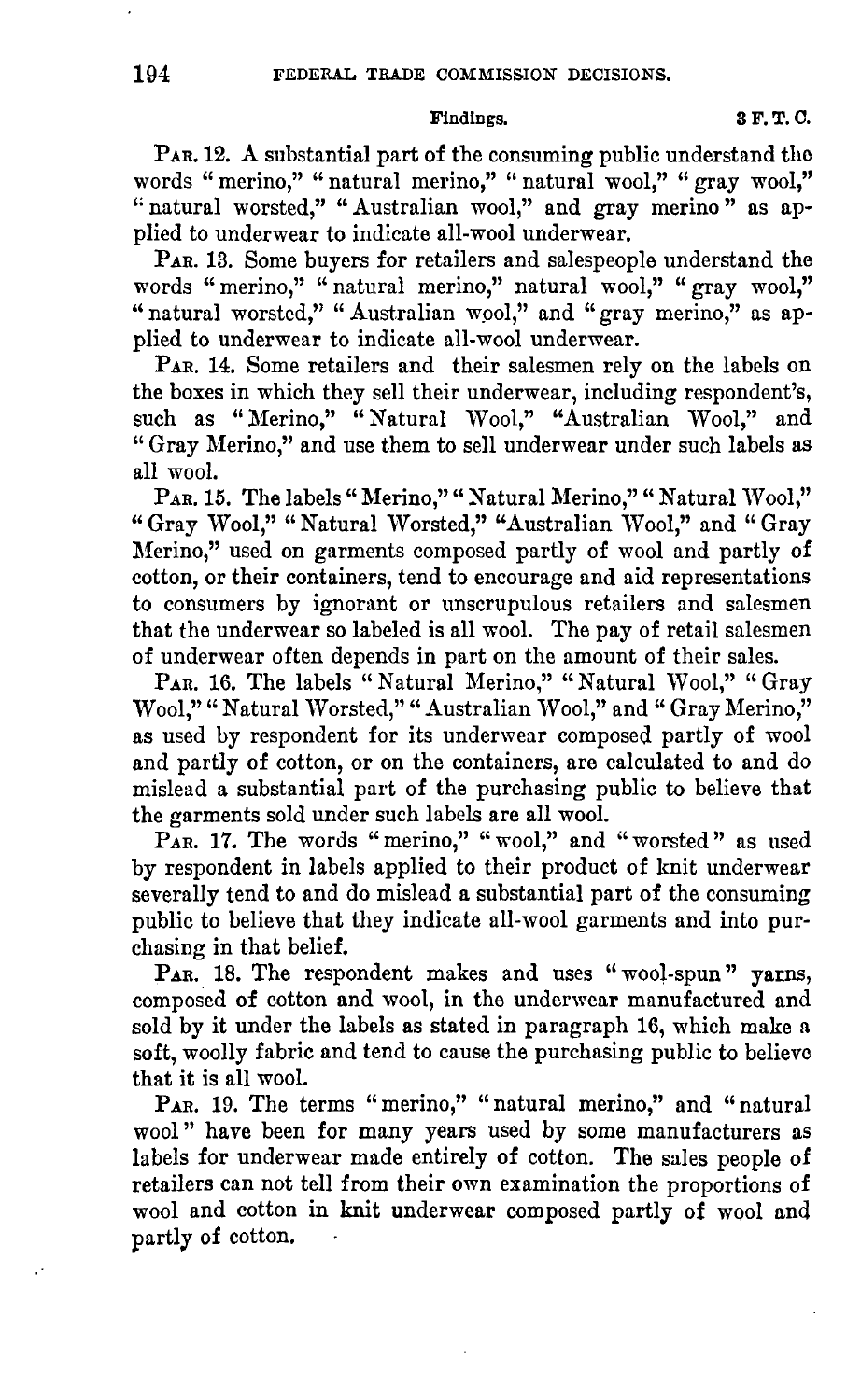### **189** Findings.

PAR. 20. The word "merino" is used by manufacturers of yarn and knit underwear and largely by jobbers and retailers as a trade term, meaning a combination of cotton and wool. Yarns made partly of cotton and partly of wool fibres and known in the terminology of the trade as " merino " yarns are sold and billed by yarn manufacturers to underwear manufacturers as containing definitely stated percentages of cotton and wool. The term "merino" when applied in the retail trade to underwear composed partly of wool and partly of cotton is used regardless of the percentages of wool and cotton and has no definite meaning.

PAR, 21. All-wool knit underwear has been widely manufactured and sold in this country for 20 years or more under various labels, such as "All-wool," " Wool," " Natural Wool," " Random Wool," and "Pure Wool," and under trade-mark brands without any words descriptive of the composition thereof. AU-wool knit underwear of domestic manufacture has constituted a substantial proportion of the total product of all-wool and wool-and-cotton underwear. According to the census of 1914, for manufacture of textiles, the latest available, the amount of all-wool knit underwear-namely, shirts and drawersas compared with the output of such underwear made partly of cotton and partly of wool, was for the year 1914 in quantity-that is, by dozens-373,045 dozens to 1,434,504 dozens and in value \$3,448,575 to \$9,228,686 or 20 per cent approximately in quantity and 27 per cent in value of the entire product of underwear in this country composed of wool in whole or in part.

**PAR.** 22. All-wool knit underwear has been imported for sale into this country by various retail dealers for 20 years or more, has been sold under various labels such as "All-wool," "Wool," "Natural Wool," " Pure Wool," " Lamb's Wool," and under trade-marks, e. g., " Demophilo," " Two Steeples," **and** some has been so imported and sold without any label indicating its composition. Knit underwear has been imported for sale into this country for 20 years or more, composed of various percentages of cotton and wool, under the labels " Cotton and Wool," " Cotton and Wool Mixed," " Gauze Merino." "Wool and Cotton" or "Cotton and Wool," according to whether the percentage of wool or cotton present was greater or less.

PAR. 23. The knit underwear manufactured in this country consisting of cotton and wool in various percentages has been sold for 10 years or more under a variety of labels differing from respond. ent's as set out in paragraph 3; a large number of the total output of such garments have been made and sold by manufacturers without any label or marking describing the materials or fibers of which they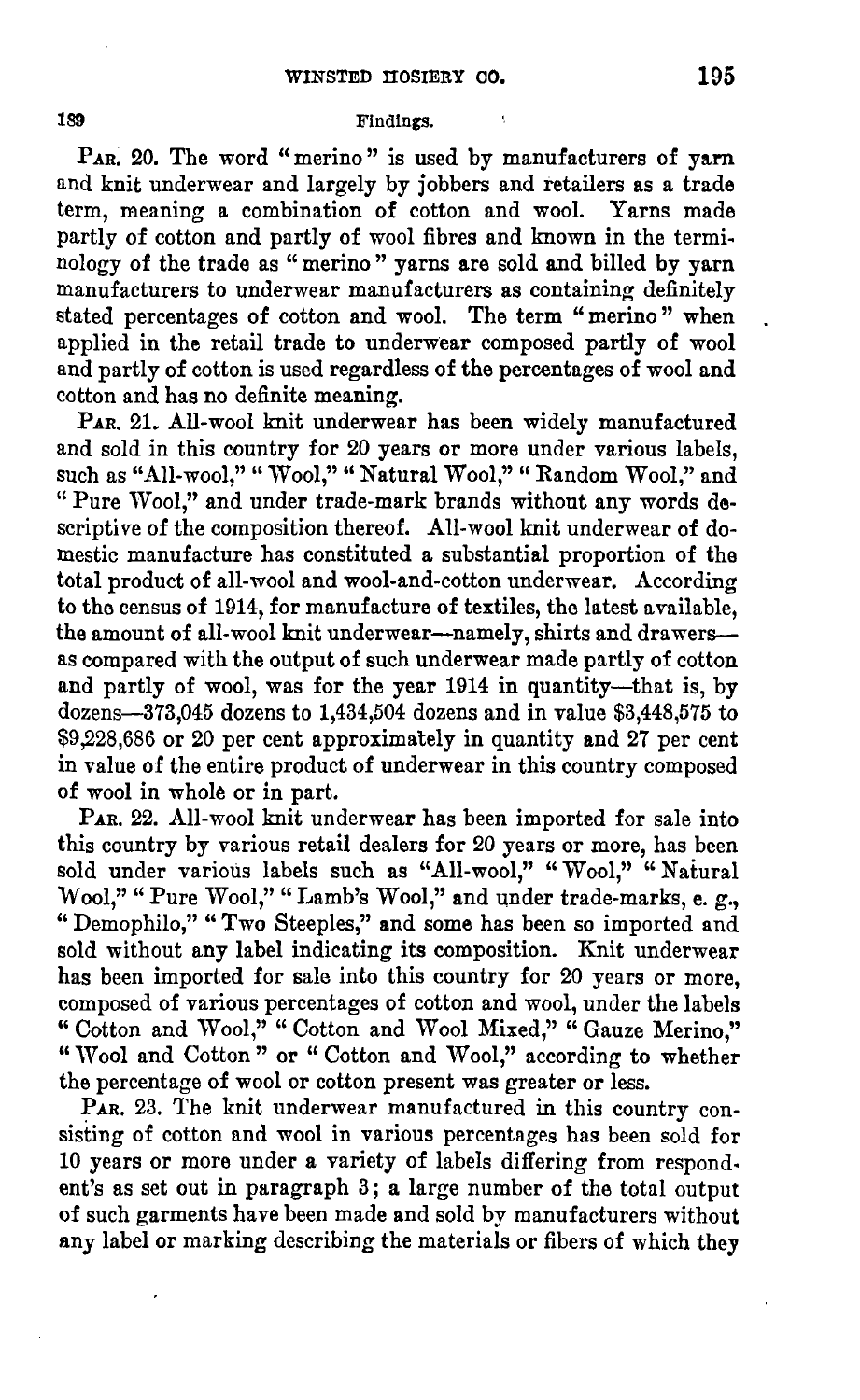are composed, such as cotton and wool, but under the private trademark or brand of the manufacturer or retailer alone. Manufacturers of knit underwear made partly of cotton and partly of wool have been accustomed to sell their underwear under labels in the form and language requested by their customers, and such labels include both trade-marks or brands without descriptive words and terms such as "Fine" and "Superior" in combination with the word "Underwear," without words descriptive of the composition, and fancy or coined names. Such underwear has also been sold under the labels " Cotton and Wool" and " Part Wool."

PAR. 24. Knit underwear composed partly of cotton and partly of wool, under the labels "Natural Merino," "Natural Wool," "Gray Wool," " Natural Worsted," " Australian Wool," and " Gray Merino," has been sold by respondent in competition with underwear manufactured wholly of wool, imported and domestic, and manufactured and sold under labels indicating that fact, or under some of the labels named above in this paragraph or under private trade-marks or brands alone, without descriptive terms, and in competition with knit underwear composed partly of cotton and partly of wool, imported or domestic, manufactured and sold under labels indicating such composition or under trade-marks or brands alone, without descriptive terms or under labels bearing fancy or coined names.

PAR. 25. Some retailers have ceased the use of "Merino" on underwear made partly of cotton and partly of wool since before the beginning of this proceeding, because of its uncertain, ambiguous, and misleading meaning to the public.

PAR. 26. It is the sense of the underwear industry as expressed by the American Knit Goods Manufacturers, an organization representing approximately 75 per cent of manufacturers in this country of the class of knit underwear manufaotured by respondent, that the use on knit underwear composed partly of wool and partly of cotton of the words " Wool Underwear," "Worsted Underwear," "Natural Wool Underwear," "Australian Wool Underwear," and "Natural Merino," among others, are "improper," and the words "Wool and Cotton" are recommended by said associntion for use as labels on underwear made partly of wool and partly of cotton, and the said organization has by official action requested its members to drop the use of the word "Merino" as a label on underwear made of cotton and wool unless followed by the words "wool and cotton."

PAR. 27. It is the sense of retailers as expressed by the board of directors of the National Association of Retail Clothiers that the terms (1) "Natural Merino," (2) "Gray Wool," (3) "Natural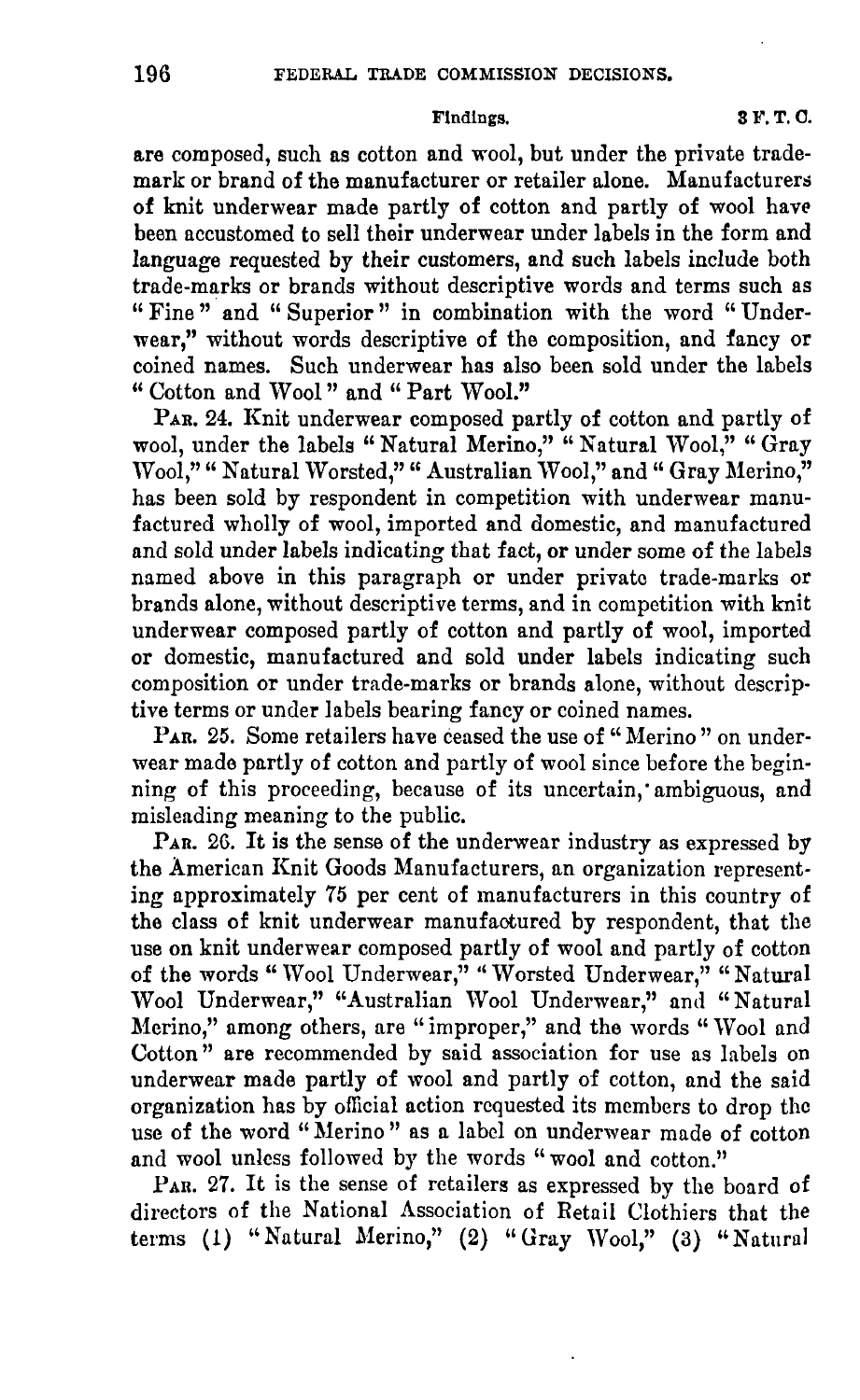#### 189 Order.

Wool," (4) "Natural Worsted," (5) "Australian Wool," used as a brand or name on underwear that contained cotton or other adulter• ant than wool, or on the box containing such underwear, might mis. lead the consumer and in many instances retailers into the belief that garments so marked were not adulterated and that such misleading terms should not be used.

PAu. 28. Respondent has continuously up to the present time manufactured and sold knit underwear under the labels set out in paragraph 3, and the proportions of wool and cotton therein have not differed materially from those stated in paragraph 6.

#### CONCLUSIONS,

The practices of the said respondent, under the conditions and circumstances described in the foregoing findings, are unfair methods of competition in interstate commerce and constitute a violation of the act of Congress approved September 26, 1914, entitled "An act to create a Federal Trade Commission, to define its powers and duties, and for other purposes."

# RECOMMENDED MODIFIED ORDER TO CEASE AND DESIST,

This proceeding having been heard by the Federal Trade Commission upon complaint of the Commission; the answer of the respondent, the statement of facts agreed upon by counsel for the Commission and respondent, and upon the additional evidence taken for the Commission under an order of the United States Circuit Court of Appeals for the Second Circuit, dated October 18, 1920, and the Commission having, by reason of such additional evidence, modified some of its original findings and adopted new findings as to the facts and adopted its conclusions that the respondent has violated the provisions of the act of Congress approved September 26, 1914, en. titled, "An act to create a Federal Trade Commission, to define its powers and duties, and for other purposes," it now recommends the following modification of its original order to cease and desist herein, dated January 20, 1920:

*It is now ordered,* That the respondent, the Winsted Hosiery Co., its officers, agents, representatives, servants, and employees, do cease and desist from employing or using as labels or brands on underwear or other knit goods not composed wholly of wool, or on the wrappers, boxers, or other containers in which they are delivered to customers, the word "Merino," "Wool," or "Worsted," alone or in combination with any other word or words, unless accompanied by a word or